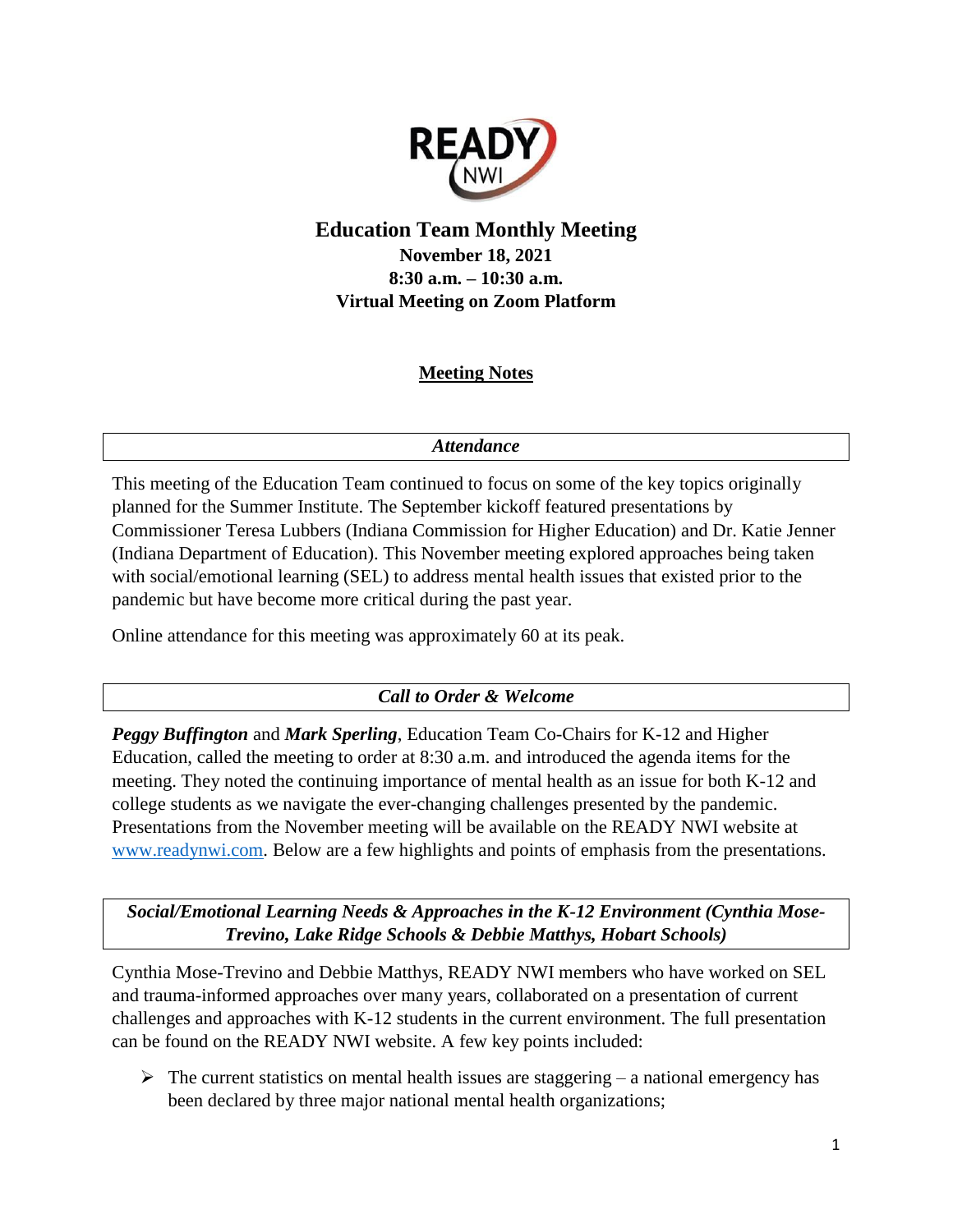- $\triangleright$  A priority is looking at the many alternatives to expulsion of students, as the goal is to keep students engaged and accountable;
- $\triangleright$  It is always important to emphasize the need to "be present in the moment;"
- $\triangleright$  We need to keep civil rights implications on our view screens, as mental health is a disability requiring accommodation under ADA;
- $\triangleright$  Trauma indicators should continue to guide our actions as we look for root causes of students' behaviors;
- $\triangleright$  We must also work on the mental health of our teachers, counselors, administrators, and staff – we are all human and dealing with multiple issues in balancing work and life;
- $\triangleright$  The MTSS (multi-tiered system of supports) structures help us in prioritizing appropriate levels of support: Tier  $1$  – whole school; Tier  $2$  – small groups; Tier  $3$  – one-on-one.

The full presentation provides deeper insights and connections to other sources of assistance. You can also contact Cyndi [\(ctrevino@lakeridgeschools.net\)](mailto:ctrevino@lakeridgeschools.net) or Debbie [\(debbiem@hobart.k12.in.us\)](mailto:debbiem@hobart.k12.in.us).

# *VR-FUTURES Study (Matt Wells, Purdue Northwest)*

Matt Wells, Executive Director of Strategic Partnerships and Engagement at PNW, informed the group about a program named VR—FUTURES (Virtual Resilience for Understanding Trauma and Utilizing Regulation to Envision Success) that has implications for our work with students. A detailed description can be found on the READY NWI website. A few key features of the work are:

- $\triangleright$  Virtual Reality (VR) and related technologies have been shown to be successful in treating post-traumatic stress for veterans;
- $\triangleright$  The program is examining whether modified, trauma-informed approaches can achieve similar success with traumatized children as they have with veterans;
- $\triangleright$  The program includes development of tools aimed at empowerment and resilience for children experiencing trauma;
- $\triangleright$  The program will combine a virtual reality life game embedded with academic learning supports and SEL learning activities;
- $\triangleright$  Through the game experience, students will learn to tell their own stories, developing coping strategies to help mitigate the effects of stress;
- PNW's Center for Innovation through Visualization and Simulation (CIVS), the School of Education and Counseling, and the Department of Psychology are partnering with the University of Southern California and a community organization in Indianapolis to assess outcomes and efficacy of the approach.

In addition to the information on the READY NWI website, you can contact Matt Wells directly at [Matthew.Wells@pnw.edu.](mailto:Matthew.Wells@pnw.edu)